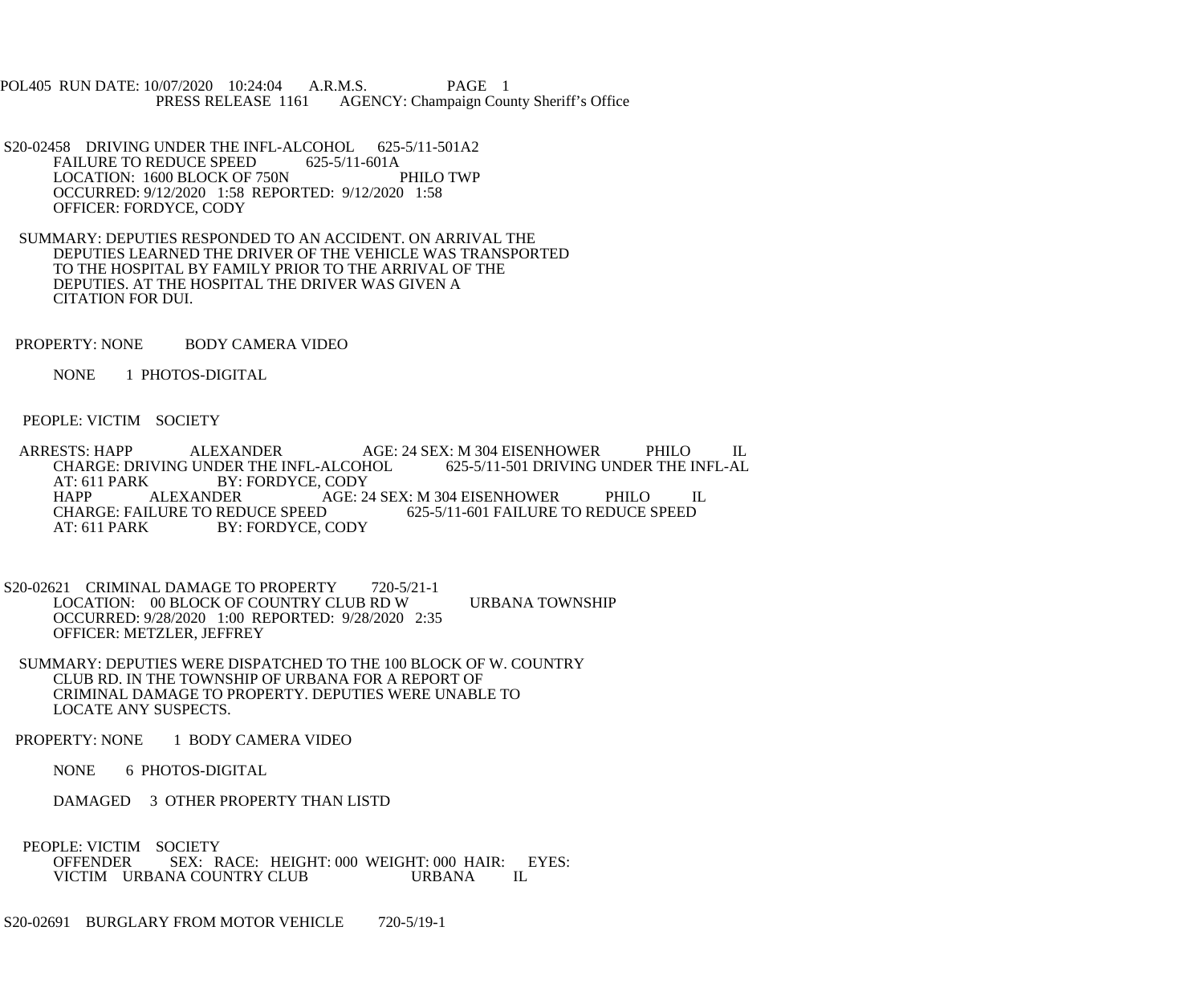POL405 RUN DATE: 10/07/2020 10:24:04 A.R.M.S. PAGE 2<br>PRESS RELEASE 1161 AGENCY: Champaign Cou AGENCY: Champaign County Sheriff's Office LOCATION: 00 BLOCK OF CALIFORNIA AV E URBANA TOWNSHIP OCCURRED:10/02/2020 23:00 REPORTED: 10/03/2020 14:51 OFFICER: PRYOR, BILLY

 SUMMARY: THE VICTIM REPORTED THAT SOMEONE ENTERED HER VEHICLE WITHOUT PERMISSION AND TOOK HER WALLET.

PROPERTY: STOLEN CHECKS/BONDS NEGOTIABLE

NONE 1 BODY CAMERA VIDEO

STOLEN 1 DRIVERS LICENSE

STOLEN 1 DOCUMENTS / RECEIPTS

STOLEN 1 CREDIT/DEBIT/GAS CARDS

STOLEN 40 NONE (USE "1")

STOLEN 1 PURSE OR WALLET

OFFENDER SEX: RACE: HEIGHT: 000 WEIGHT: 000 HAIR: EYES:<br>VICTIM AGE: 31 SEX: F URBANA IL VICTIM AGE: 31 SEX: F URBANA

S20-02698 LOCATION: 00 BLOCK OF SPRINGFIELD AV/S FIF<br>OCCURRED: 0:00 REPORTED: 10/03/2020 22:40 0:00 REPORTED: 10/03/2020 22:40 OFFICER: MARSH, JESSE

 S20-02703 POSSESSION STOLEN PROPERTY 720-5/16-1A4 RECOVERED STOLEN VEHICLE ASSIST OTHER POLICE DEPT DRIVING UNDER SUSPENDED LICENSE 625-5/6-303<br>LOCATION: 00 BLOCK OF DIVISION ST E FISHER LOCATION: 00 BLOCK OF DIVISION ST E OCCURRED:10/04/2020 12:00 REPORTED: 10/04/2020 12:00 OFFICER: FERRIMAN, RICHARD

 SUMMARY: RP CALLED TO REPORT A WHITE MALE ACTING SUSPICIOUS AT THE GAS STATION. THE SUSPECT RAN OUT OF GAS AND POSSIBLY PUT GASOLINE IN A DIESEL. THE TRUCK WAS NOW NOT RUNNING AND HE WAS APPROACHING PATRONS ABOUT HELP. ON OUR ARRIVAL, THE SUSPECT WAS MOVING AROUND A LOT AND SWEATING PROFUSELY. WE HAD AN AMBULANCE COME AND TRANSPORT THE SUSPECT TO THE HOSPITAL. I LATER LEARNED THE TRUCK WAS POSSIBLY STOLEN OUT OF INDIANAPOLIS.

PROPERTY: NONE BODY CAMERA VIDEO

NONE 1 BODY CAMERA VIDEO

NONE 1 PHOTOS-DIGITAL

 STOLEN AUTO COLOR: WHI/BLK 2017 MAKE: CHEV MODEL: SLV BODY: PK LIC#: IN TK218NTP